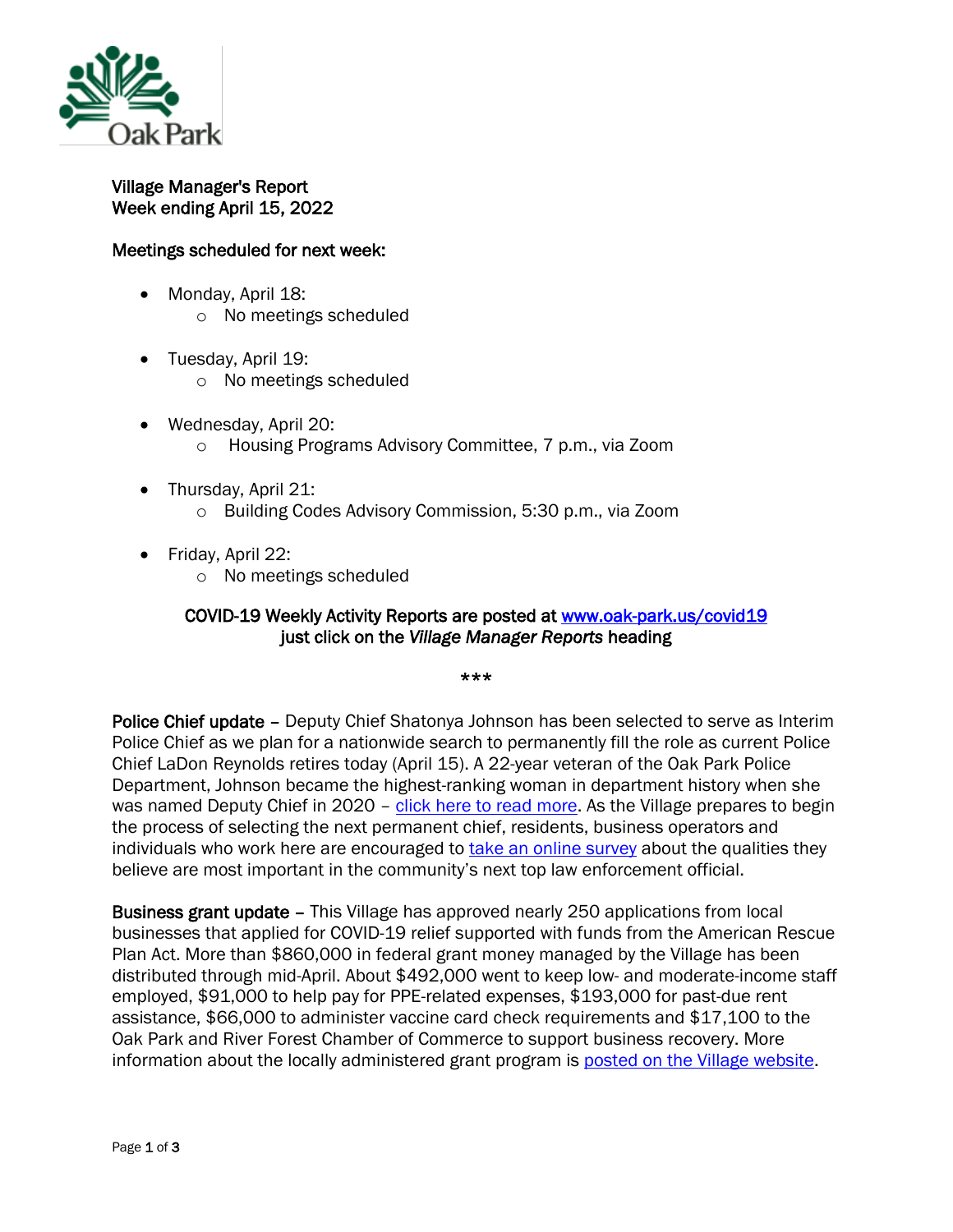Homeowner assistance – Income-eligible residents can apply for assistance to pay past due property-related expenses through the Illinois Homeowner Assistance Fund (ILHAF) program. Eligible households may apply for up to \$30,000 for help pay delinquent mortgage payments, property taxes, property insurance and condo association fees. Applicants must have experienced financial hardship caused by the COVID-19 pandemic, such as lost income or increased expenses since Jan. 21, 2020. They also must own and occupy their home as their primary residence, be at least 30 days late on homeowner expenses and have a household income at or below 150 percent the area median income. The deadline to apply is May 31. More information is posted at [www.IllinoisHousingHelp.org.](http://mxrelay.oak-park.us:32224/?dmVyPTEuMDAxJiYxZmRhOWE0YmZmMjI5YjdhOD02MjQ1RjFDRV8yNjc4NF8yMDYwXzEmJjNmYjEzODk5OGFlYTY0YT0xMjMzJiZ1cmw9aHR0cCUzQSUyRiUyRnd3dyUyRUlsbGlub2lzSG91c2luZ0hlbHAlMkVvcmc=)

Parade planning – With activities related to the return of *[A Day in Our Village](https://www.oak-park.us/our-community/special-events/day-our-village)* well underway, Community Relations Department staff have also begun to plan for the return of the July 4th parade. Registration and sponsorship forms, which have not yet been released, will available at Village Hall, via email to [community@oak-park.us](mailto:community@oak-park.us) and on the Village website at [www.oak](http://www.oak-park.us/parade)[park.us/parade.](http://www.oak-park.us/parade) The deadline to register has been set tentatively for June 10. Prior to the pandemic pause, more than 75 groups typically participated in the parade, including social and special interest groups, community groups, athletic teams, politicians, businesses, service organizations, children's groups, animal lovers with their pets and musical groups. More information will be shared as plans are finalized.

Latest water quality report - The latest annual water quality report for the Village is now posted online at [www.oak-park.us/waterqualityreport.](http://www.oak-park.us/waterqualityreport) Each year, the U.S. Environmental Protection Agency requires communities to provide details on the quality of the local drinking water. In addition to analyses of substances in the water, the report also includes facts about the community's drinking water delivery system and source. The latest report, which is based on samples from 2021, indicates that Oak Park's water quality remains well within EPA standards. An archive of past water quality reports is posted at [www.oak](http://www.oak-park.us/waterquality)[park.us/waterquality](http://www.oak-park.us/waterquality). For more information on Oak Park's drinking water also is available by calling 708.358.5700 or emailing [publicworks@oak-park.us.](mailto:publicworks@oak-park.us)

Alley construction – Utility work was completed in the alley between Elmwood and Ridgeland avenues by Randolph and Pleasant streets. Work began this week in the alley between Austin Boulevard and Humphrey Avenue by Chicago Avenue and Iowa Street. Crews were delayed by the weather, but were expected to start work yesterday (April 14) in the northsouth alley east of Fair Oaks Avenue and south of Chicago Avenue.

Harlem Avenue resurfacing – Illinois Department of Transportation crews working on the Harlem Avenue resurfacing project completed curb and gutter removal from North Avenue to 26th Street. Concrete pouring is expected to take another week, with about three weeks of pavement patching expected to begin today (April 15) at North Avenue and move south.

Pleasant & Marion development - Utility lines are still be relocated in the alley adjacent to Marion and Pleasant streets in preparation for the new development planned for the corner. Excavations for the building foundation will be underway for about the next two weeks. The decorative street lighting is being removed to make way for temporary lighting during the construction.